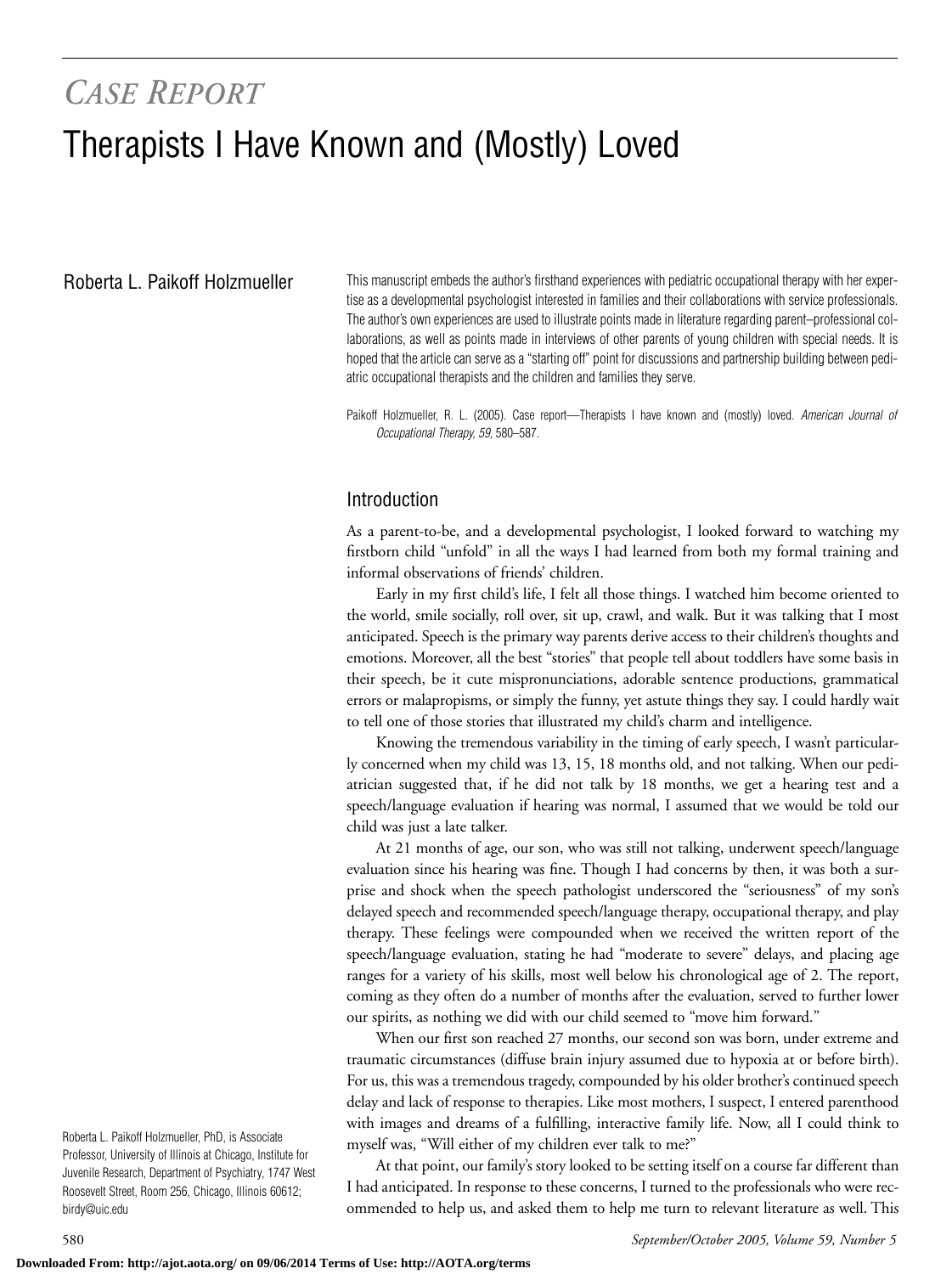article focuses on some of these experiences, particularly as relevant to our family's experiences with occupational therapy.

## Narrative As a Context for Family and Therapy

Disability studies underscores the negative role that rehabilitation can have in the formation of personal identities (Giengreco, 1995; Gill, 1997; Goffman, 1963). Most of these observations are based on studies of adults with disabilities or adult reflections by persons with disabilities on their earlier experiences in rehabilitation. Long before children have readily retrievable memories, parents begin a process of narrating their children's identities (Bruner, 1990). Most parents begin expecting their child's story to be something along the line of the culturally normative narratives that characterize a good childhood leading into a good life.

The realization that one's child may not have the hoped for unfolding story is a difficult emotional reality for parents. Even more compelling is that parents must set about the complex task of charting an alternative story for the child, one that will eventually be taken over by the child as he or she matures, but for which parents of young children feel tremendous responsibility.

Professionals such as occupational therapists realize their responsibilities for supporting a child's development, for addressing and remediating, when possible, impairments, and for making environmental adaptations. However, I suspect they have less awareness of their potential impact on the unfolding story of the child's life, and ultimately on that child's identity.

Occupational therapy literature reflects a growing interest in understanding the narratives of persons with disabilities (Helfrich, Kielhofner, & Mattingly, 1994; Jonsson, Josephsson, & Kielhofner, 2000; Mattingly, 1991) and in using narratively oriented assessments (Mallinson, Kielhofner, & Mattingly, 1996) to better understand clients. Some authors also have argued that the therapy process can help the client achieve a viable narrative (Clark, 1993; Goldstein, Kielhofner, & Paul-Ward, 2004; Helfrich & Kielhofner, 1994). These are all sound arguments and can be easily extrapolated to the situation where the "client" is the small child and his or her parents are co-involved in the process of "story making."

In this paper, my aim is to describe our encounters with occupational therapists and the impact that these had on the unfolding narratives surrounding my two children. In particular, I will focus on three issues in the development of family–professional relationships: (1) assessments and evaluations; (2) ongoing communication in a treating relationship; and (3) formal communications in annual meetings. My goal is to incorporate ways in which healthy family–professional relationships can resist or overcome many of the concerns raised in disability literature regarding potential negative effects of the treating process on children and family's identity and narrative development (Kielhofner, 2005).

#### Instilling Hope in the Narrative

The parents of a child with a potential or identified disability live with various levels of fear that their child's story will have an unhappy course. Each new bit of information provided by medical and rehabilitation professionals has the potential to affect the story for better or worse. In our family's experience, one of the most important things any therapist can do is to interject hope into the story as did an occupational therapist who evaluated my younger child in the hospital. She told me simply, "You watch him. You do not compare him to anyone else, you simply watch him for continued growth. If you see progress you're happy. If you see stagnation, you seek additional professional help." This was simple and useful advice at a time when so little was certain. It also served to provide an opening for an optimistic future story that was so needed at the time. Such simple words of hope allow parents to construct a positive alternative narrative to one of a lifelong struggle.

## Communication and Story Making

Our experiences with our children in occupational therapy serve to illustrate both some of the very finest and some of the more troubling moments of parent–professional communication that affected our children's narratives. In what follows I will use them to illustrate some key principles of parent–professional communication and collaboration.

Some of these principles are derived from Turnbull and Turnbull's 2001 text, *Families, Professionals, and Exceptionality: Collaborating for Empowerment* (4th edition) and from Rosenbaum, King, Law, King, & Evans' (1998) conceptual framework for Family-Centered Service. Both sets of authors cite the importance of the parent–professional relationship in setting up a productive way to work with children and families (Rosenbaum et al.; Turnbull & Turnbull, 2001). In the following sections, I hope to illustrate these issues with examples from my own experience and from conversations with other parents of special needs preschoolers.<sup>1</sup>

## Developing a Relationship

Developing a relationship begins at initial evaluation, but can be particularly difficult since the evaluator is often put in the position of delivering "bad news" to the family about the child's status. When the initial evaluator will also ultimately become the therapist, the initial evaluation is the place for the family and therapist to begin the development of a trusting and honest relationship. Where the evaluator will not become the therapist, the evaluation and assessment process is often the family's first exposure to professionals in a given area, and represents an opportunity to promote trust and honesty in future treatment relationships. In both instances, then, the scene is set for how the story of therapy might unfold. As pointed out by Helfrich and Kielhofner (1994), the therapist should remember that he or she is entering into a story already in progress and, for better or ill, becomes a character in that story.

Moreover, a positive relationship is fostered when the evaluation process (and later therapy) is designed to be a collaboration between the therapist, the parents, and the child to achieve a narrative that the family wants. The sections that follow will elaborate many factors that influence that relationship. The first is how information is generated and shared in the therapy process.

*The American Journal of Occupational Therapy* 581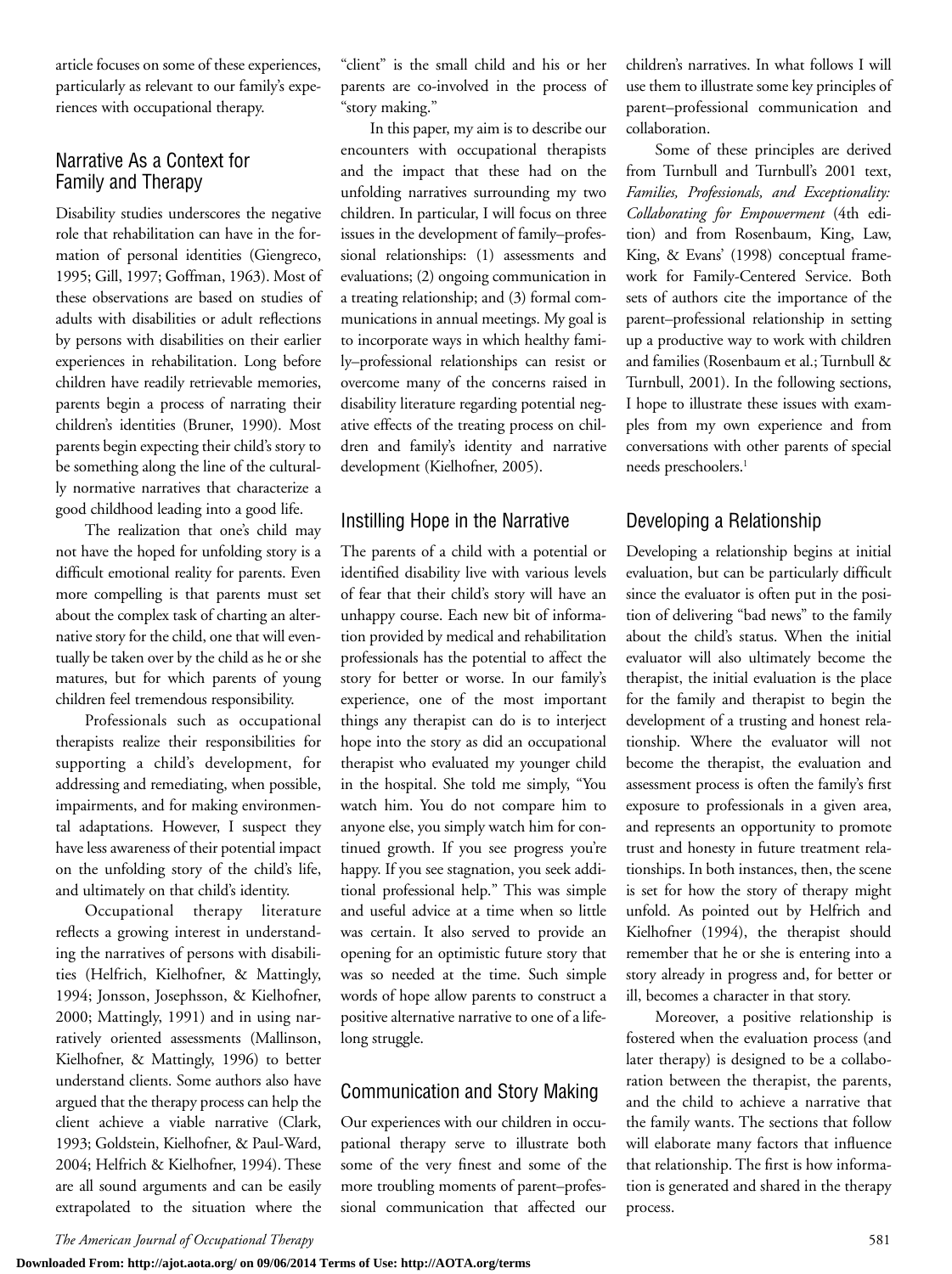## Incorporating and Respecting Information From Families

Given the nature and logistics of clinical evaluation, developmental checklists and assessments designed to provide quick snapshots of a child are perhaps a necessity. From a parent's perspective, however, such assessments can convey the message the child is being appraised to determine whether he or she is a "cookie-cutter kid." Such assessments tend to be fault-finding in the sense that they emphasize deviations from developmental and functional norms. As a developmental psychologist, I certainly understood the value of standardized assessments and the data they can yield. As a parent, I found that they do little to reveal the unique strengths of my children. Moreover they neither reflect nor positively augment the child or family's narrative. More recent experience with occupational therapy colleagues developing a child selfreport (Keller, Kafkes, & Kielhofner, in press-a, in press-b) provided quite another experience. Using assessments that provide the child or family an opportunity to identify their own view of strengths and weaknesses goes a long way in augmenting the usual standardized assessments of functional capacity. When these assessments are just as formal and given just as much weight as the other standardized assessments an important message is sent about what kind of information matters.

A related issue that arises during initial evaluations (and will be discussed further below regarding ongoing communications as well) is the degree to which and the method by which information from the family and the child is distilled and used in reports. In my own experience, information about how representative my child's behavior is on the given day, or how different or similar things are in the clinic setting compared to my home, are often given lip service whereas the formal evaluation in the clinic is assumed to be real indicator of the child's status.

Understandably, professionals wish to draw conclusions from standardized measures and observations. However, if parents provide specific examples or rationales for behavior seen, it is equally important to address this information when reports are generated.

In occupational therapy, as in many other fields of health or mental health services, professionals have become increasingly aware of cultural differences that may contribute to variations in vocabulary, routines, and other factors that impact the skills and occupations of preschoolers and toddlers (Mattingly & Lawlor, 1998). In addition to the macro levels that we are all familiar with, it can be important to consider some of the "micro" levels as well. For example, at an evaluation of our older child, much was made of his lack of familiarity with having hair combed, but relatively little was made of my comment that my child was still bald, and had never had his hair combed! In this case, the therapist might have gotten more accurate information by asking about an alternative caretaking activity in order to assess my son's familiarity with family routines. In fact, it appears good assessment practice to ask first what caretaking activities a child may be familiar with rather than relying on the items provided on a given evaluative checklist.

# Sharing Information

Occupational therapists walk a fine line in providing feedback to parents. They must appropriately address parental concerns while not stepping over that line into conjecture or pathologizing of the child. Often, this might involve laying out the full range of assessment or intervention possibilities, without emphasizing or omitting any. In this way, parents can do their own research and begin the process of informing themselves regarding possible issues for their child.

Providing accurate and realistic information often means letting families know when there are many possibilities and no clear answer. This may be challenging especially when families are eager for a prognostic diagnosis or label to inform their own ambiguous knowledge. Nonetheless, many families will benefit most when the occupational therapist is frank about the unknowns as it pertains to the child's developmental course. The fact that there is no certain outcome leaves the narrative open for a number of possibilities, allowing families to consider the multiple ways that the story can unfold, and perhaps preparing them to cope with how the story does go.

As noted earlier, complimenting this realistic information with hope can be critical to a family. The comment that provided our family with the most hope for our older child came from a friend who is a speech-language pathologist. I ran into her at a department store while shopping with my older child. Upon hearing about his speech delay and the choices and questions we were facing, she said, "I always tell parents of children who are not talking that there is simply no way for me to distinguish between a child who is a late talker and a child who is going to go on and have more severe developmental difficulties. So, I recommend seeking service early as a precaution." Neither the speech-language pathologist nor the occupational therapist who initially evaluated our child said anything like that.

In fact, the occupational therapist, when I pressed her for explanations, simply said, "There is something wrong with his brain. That's why he's like this." At the time, I found this comment quite devastating, especially in light of the brain injury of my younger child (of which this therapist was well aware). It never occurred to me to further question what this meant, or what was the basis for this comment. In retrospect, it appears that this therapist was both trying to respond to my pressing her for a definitive answer, and wanted to underscore my son's problem in order to make sure we would take on her recommended course of therapy.

As much as therapists may feel responsibility to press for therapy that they believe will achieve the best functional outcome for the child, it's simply not the job of the professional to make a family "see the light." It is, however, the job of the professional to present the data on the child, be open to all their possible significance, and recognize the uncertain meaning of the data for how the child's life will unfold.

In addition to laying out the range of possibilities with regard to diagnoses and short-term or long-term prognoses, therapists involved in initial feedback or ongoing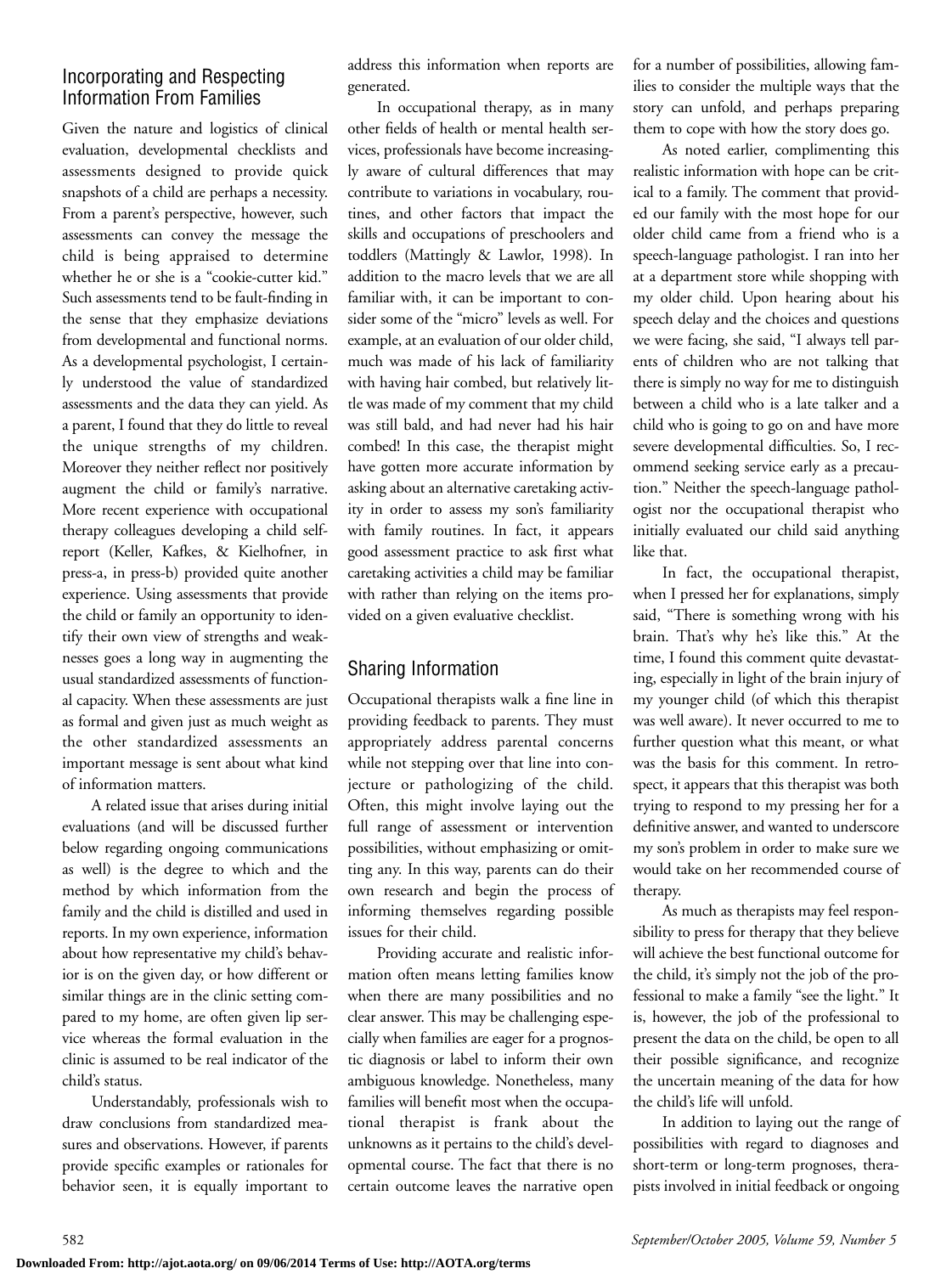communication can find themselves in the role of providing families with the places to procure services and get help. In the United States, based on current public policies, families have the choice of seeking services through early intervention (usually statebased) and school district programs, through private services, or through some combination. Depending upon the state, the school district, the nature of the child and family's need, and the particular circumstances of the family in terms of health care and insurance coverage, families may make any one of these choices.

Therapists who are the "point of contact" for a family may have a tremendous influence on the information families receive about potential services and how that information is "filtered." For example, some parents I spoke with were never made aware of options in the public sector. In our case, although each private professional we approached mentioned these options, they were discussed as an afterthought, with the tacit assumption that this was not something we would want or prefer, and with qualifying information (e.g., "You can use the state early intervention services, but they are very new, and we do not know how long the waiting period will be, plus you will not have a choice of your therapist."). In fact, there are regulations about how long the waiting period can last, and there is the possibility of some choice in our state's system.

The communications we received appeared to be based on tacit assumptions about our family's income, insurance coverage, and "what we would want" given our educational levels and background. However well-intentioned such assumptions are they are not as empowering to families as giving complete information and letting the family decide.

There are often good reasons to seek both private and public sector services. Moreover, what families can expect to receive as services from these alternative providers can be very different. For example, school-based services have the particular goal of preparing a child for success in a school setting whereas private services may be much more flexible in setting personal goals that have more to do with a family setting, or success in other key play or leisure contexts. For example, tricycle peddling and bike riding are terrific leisure skills to work on with a young child. However, they are not essential for success on the playground. Therefore, they would not be likely to be covered in a school-based program, but could be very appropriate for a private therapeutic setting. Consequently, it is extremely helpful when therapists dispassionately clarify for families all the possible treatment options, and settings, so that parents can choose what mix of services is most appropriate, depending upon their child and their circumstances.

## Minimizing Jargon

Although professional terms have a clear and important role to play in socialization and communication among professionals, they can seriously impair communication with families. Both written and oral communication suffer when parents do not have a complete understanding of how professional terms translate into children's behavior. This is particularly true in formal meetings, where jargon can serve to subtly reinforce parents' view that they are "not in charge" (Turnbull & Turnbull, 2001). There are important ways that therapists can help parents navigate jargon.

For instance, I have found it helpful to go over feedback one-on-one with professionals, particularly at times when a large group meeting or a formal written evaluation is coming. Although I have always found professionals willing to accommodate this request, none ever initiated it. It would be very helpful to parents if therapists provided advance information to prepare them for what will be discussed in team meetings. In many cases, such information could be easily provided over the phone or via e-mail, and does not have to be time-consuming. Additionally, the mysteriousness of jargon can be minimized by linking terms to everyday behavior on an ongoing basis. In the end, therapists may need to use jargon to communicate effectively with their professional colleagues, but they also have a responsibility to make this information intelligible to families.

## Limiting Pronouncements

In ongoing treatment relationships, therapists have a responsibility to provide accurate information to parents about a child's levels of functioning and progress being made. I believe they also have a responsibility to focus on the future in a probabilistic manner, and to limit specific pronouncements regarding future capabilities or presumed abilities. I can recall at least one significant "mispronouncement" made regarding each of my children.

In the case of my older child several professionals told me that my child would have difficulty in school on multiple levels, including sitting still at circle time and recognizing emotions. Later, at school conferences I learned that he did not have these problems, and, if anything, was particularly sophisticated in recognizing and understanding the emotions of others (perhaps accounting for his intense dislike of one occupational therapist's approach of exaggerating emotions to "help him regulate"). With my younger child, a physical therapist assured us that he would not be walking for "a while," probably about 6 months. Imagine her surprise when, 2 weeks later, my child walked across the room and into therapy ahead of her. I have had therapists tell me the same thing in relation to both my children: "I have never seen a child improve like yours." This suggests that professionals should clearly couch any predictions in probabilistic terms. Indeed, developmental theory suggests that dramatic changes in children should not be all that surprising.

Moreover, it can be very important to couch predictions (which as pointed out earlier are all fodder for the child's future narrative) with equal emphasis on what might and what might not be possible. In this regard, when my younger son was still not verbal (under 1 year of age) and beginning to experience some obvious motor delays, an occupational therapist commented to me, "Although I think he will struggle with certain motor issues, it's clear he also has a lot of strengths, and will have some very positive ways of functioning too." What was helpful about this statement was that, although acknowledging

*The American Journal of Occupational Therapy* 583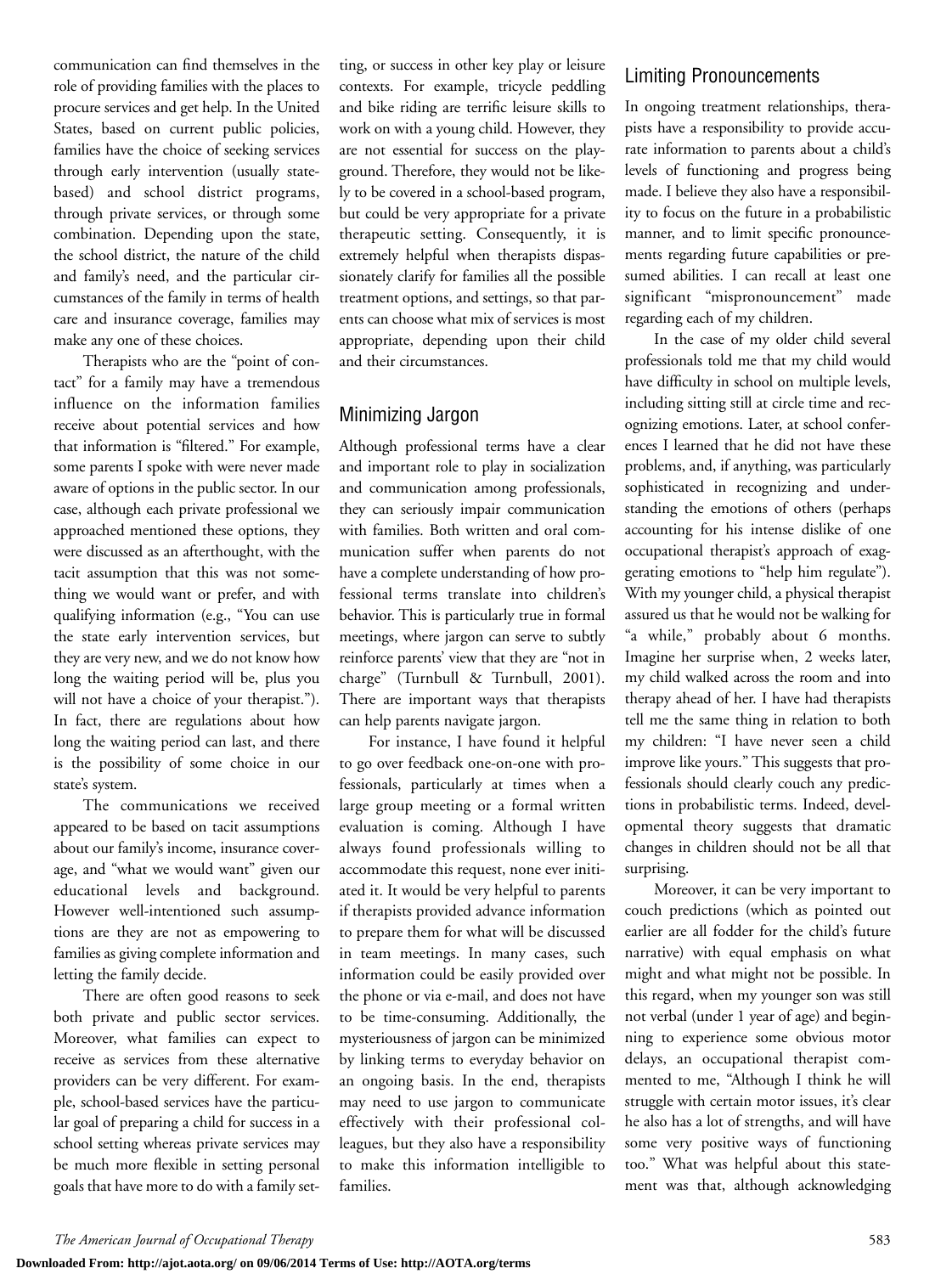the obvious presence of some developmental concerns, it was probabilistic and hopeful, allowing us to consider a wide range of realistic future narrative possibilities for our son.

## Involving Families in Treatment Planning

Among the most frustrating concerns for parents is not having adequate input into their child's therapeutic process. This became most problematic when priorities within our family diverged with therapists' goals. Therapists often convey the implicit message that the ideal parent is one who will "try anything" in the goal of improving their child. As a parent, I want what's best for my child! However, with two children and multiple goals for each child, as well as particular goals for our family as a whole, I must constantly weigh each new possible activity, therapy, or routine in light of the former concerns. Doing so sometimes put me at odds with what the therapist thought was best.

A good example occurred a couple of years ago, when one occupational therapist identified as a goal for my then 2-year-old, younger son to begin feeding himself. The therapist was very concerned about this self-help skill, and felt it was important for him to begin to feed himself at home, saying to me, "You are just going to have to push it. You have to insist on it." My response was to tell her about what was important to me about food and mealtimes in my family. I wanted her to understand that mealtimes are often the only times the four of us sit in one place for any length of time, and that what was most important for us about that time was that it be enjoyable. I told her that at this point, it was more important to my family to have a pleasant time and a chance to communicate with one another than to make mealtime a battle of wills.

What I most appreciated from our occupational therapist at that point was her willingness to "agree to disagree." Although I hadn't changed her mind about this issue, and she hadn't changed mine, we were able to move on and continue in our collaboration. And, at some point, I managed to get my younger child to feed himself in much

the same way as I had my older child, by being pleasantly distracted and not quite so available to feed him. Our family philosophy is that therapy works best when it frees parents up to be parents. Parents should incorporate ideas that make sense and work within their parenting style and family context.

#### *Working As a Team*

Teamwork is important for parents and treating providers, as well as between professionals. It is important for professionals to keep in mind that it can often feel overwhelming to parents to be involved in early intervention situations, particularly when children are more "involved," and multiple professionals are being seen. In the first 2 years of life, my younger child saw four different early intervention professionals (physical, occupational, developmental, and speech therapists) as well as medical and other consulting professionals. The number of therapeutic exercises we were "assigned" as homework became so numerous that at some point I began to chart them. The lowest number I ever charted was 10, and they topped out at 18. It's not that any one of these exercises was particularly time-consuming or demanding, but taken in concert, they were near impossible to coordinate.

Because I really understood the rationale for these exercises and they were clearly addressing areas where my child was experiencing delays (gross and fine motor development) we did our best to address them. Nonetheless it was extremely helpful when our occupational and physical therapists were willing to prioritize exercises when their sheer number seemed to be getting out of hand. In addition, our occupational therapist and physical therapist did some cotreatment, which was tremendously helpful both in terms of respecting our time, and in terms of minimizing the degree of overlap in the different "homework" assignments.

Teamwork can become even more important as children become older, when schools are involved. We have appreciated the willingness of school programs to meet our children's needs, and to promote appropriate goals, and respond to our parental concerns quite directly.

## *Open Communication and Negotiation About Intervention Options*

One of the largest concerns that many parents have is knowing whether specific therapeutic strategies are likely to translate into improvements in their children's ability to function in developmentally relevant contexts like school and social interactions. Most of all, families want a story in which their children succeed in school, make friends, are part of a happy family life, and are progressing toward a happy adulthood.

Many times over parents have to consider how a particular therapeutic strategy might contribute to that story. The following example illustrates the complexity of this process. At different times, the sensory integration "brushing" program was recommended for both of my children. We seriously considered it as we did all treatment suggestions. After asking many questions and gathering our own information we decided that the program had some serious disadvantages that outweighed its potential advantages. First, it was tremendously timeconsuming. Second, as a developmental psychologist I remained unconvinced that there was a clear connection between the program and the issues or goals for my children. Therapists who recommended the program patiently gave detailed explanations of the theories behind the program, but they could not provide either data or arguments that clearly showed a link between the changes in sensory systems or neural pathways and the specific behavioral or language goals we had for our children. I was not provided and could not find empirical evidence from controlled studies that this program produced outcomes. It was also unclear why this brushing program would be any better for my sons than play in the naturalistic situations where their bodies would be exposed to a variety of sensory input, such as various arts and crafts projects in a preschool setting. In the end, we opted out of the brushing program; once again, agreeing to disagree with our occupational therapist. Many months later and to my chagrin I found that the therapist had documented that "parents are noncompliant with treatment recommendations." I convinced this therapist to remove this phrase by reminding her that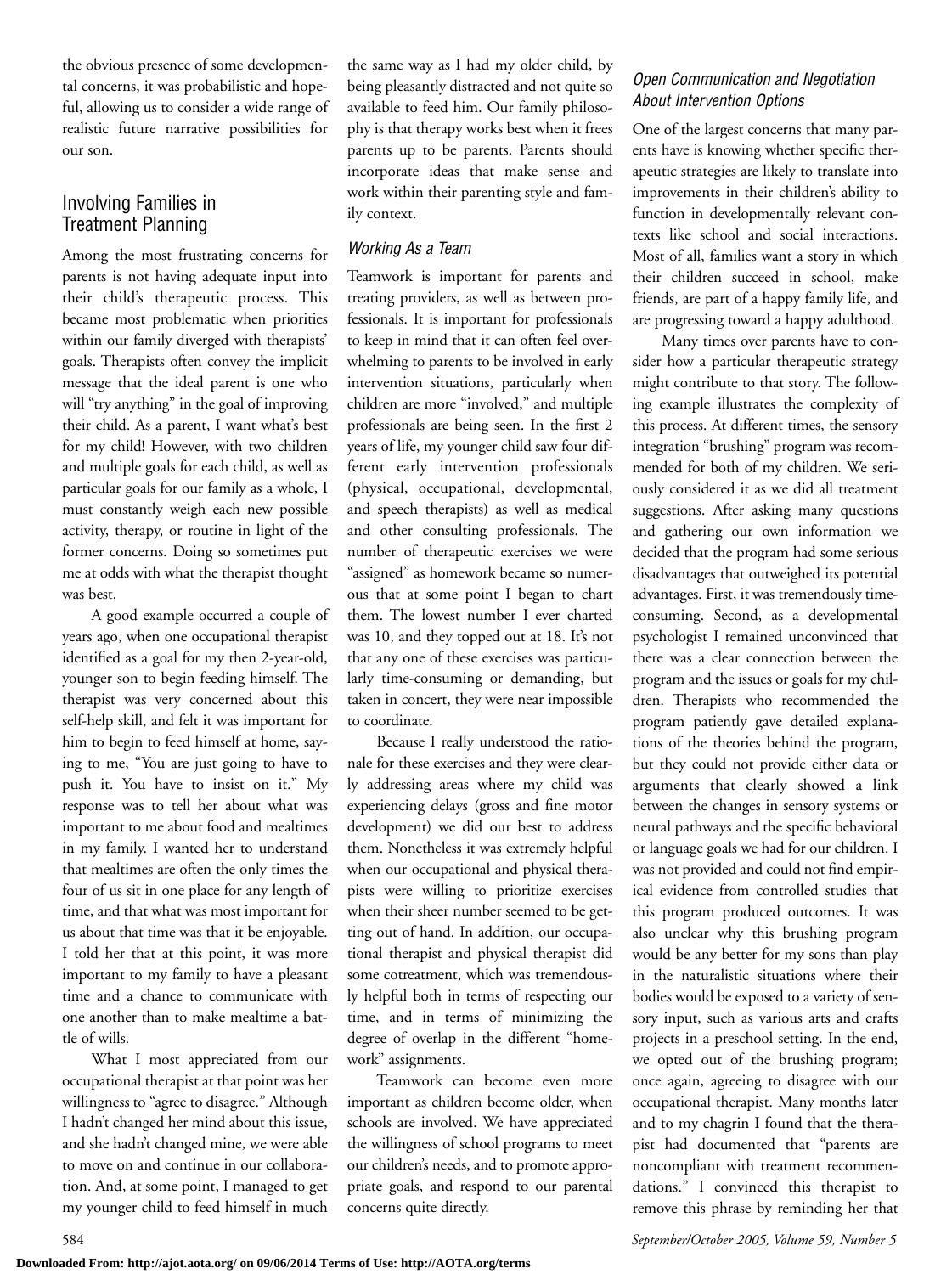our decision not to pursue a therapy was considerably different from a lack of effort. We may have seemed "noncompliant" to her but to us we were highly engaged in therapy and actively seeking the best information for our child.

This circumstance raises a number of important issues surrounding how therapists can best communicate information about treatment recommendations and options with parents. First of all, even if there are positive findings about treatment efficacy based on group studies, such evidence does not guarantee that the intervention tested will work for particular individuals. Communication regarding the implications of research for individuals should acknowledge this fact (Rosenbaum et al., 1998). Parents need to know that data about a sample or population can only be applied probabilistically to any one individual. The temptation and desire to attribute change to any one particular therapy or experience in a child is almost irresistible for parents and therapists alike. Nonetheless, it is impossible to pull apart, for any one child, what particular experiences have resulted in which changes, or what deleterious circumstances may have contributed to stagnation. Thus far, empirical research, although certainly giving us trends of improvement, has had little to say about the key questions facing the field of early intervention: Who benefits when, how, and why (Guralnick, 2000; Meisels & Shonkoff, 2000)? It is almost always the case that children will improve over time, no matter how severe their disability (Pakula & Palmer, 2000). These are realities that parents have a right to know.

As a parent who happens to be extremely well-versed in development, I have found the whole process of decision making and retrospective sense making surrounding our children's services to be complex and indeterminate. I have my own theories about how changes have occurred for each of my children, but absolutely no idea whether or how specific experiences may have contributed to developmental changes in my children. Is it coincidence, for example, that my younger son started walking within a month of the tapering off of phenobarbital? Did my older son's speech take off dramatically at 3

years of age because it was hardwired to do so, or because we found a speech therapist who he found particularly engaging, or because he was in preschool, or because our speech therapist came to our home instead of seeing him in a clinic setting, or because of some combination of these changes? For our children's narrative what matters is not so much "why" these improvements have occurred, but rather that they have occurred. For expansion of our research and knowledge about our interventions, it is critical that we continue to work toward answering the "whys" of intervention effectiveness.

In my example of the brushing program above, the key factors in our choosing not to use it with either child were its timeconsuming nature, the lack of clear links to functional behavior, and the lack of systematic data regarding its effectiveness. As with all family decisions about intervention, science (whatever its state of development) has to interface with the real lives and unfolding stories of families and children. Whenever specific programs or protocols have been suggested for my kids, I have always asked whether there are any data to support the program, or anything that I can read about it. Although I have sometimes been provided with readings, it is most often the case that a therapist will tell me that the program is relatively new and there are not much data either way, but that she has seen it "work with so many other children like your child." It strikes me as critical that professionals be confident and comfortable with their ideas and recommendations, but that they simultaneously be very comfortable with the limitations of current knowledge. In fact, some wellplaced "I don't knows" will make the conviction of statements uttered with more certainty even more convincing.

Therapists can be very helpful to parents in choosing between a range of options, and in making alternate choices over time. In the end, these choices will be based both on available evidence from research and on the individual trajectories, family, and other circumstances and contextual options available. Moreover, therapists need to be respectful of each family's approach to the care of their child, whether it is implicit or explicit.

In our own family, my underlying theory of development has emphasized the importance of the "normal, kid-type" experiences, and I have sought to minimize aspects of early intervention and service provision that have felt artificial to me. For this reason, I have consciously gravitated to more group-based therapeutic and educational activities for my younger child, trying to create a balance between group activities that are therapeutic (where he is one of a group of children with motor or other developmental challenges) and inclusionbased (where he participates with typically developing children to the best of his ability, with assistance as needed). Another parent, who had a stronger theoretical predilection to the importance of one-on-one time (or a child with a more tentative personality or different developmental issues), might choose a very different path. Neither of these paths may be wrong, but they are certainly quite different. It is the job of therapists to be knowledgeable about child development change, and to be able to provide background data or theory on recommended therapies or techniques to parents. But in the end it is the family that lives with the unfolding story that therapy should impact and, thus, the family that must be empowered to be in charge of it.

## Conclusion

Much has been written recently about the importance, more specifically, of developing approaches that are family-centered (Rosenbaum et al., 1998) or establish collaborations between parents and therapists or educators (Turnbull & Turnbull, 2001; Turnbull, Turbiville, & Turnbull, 2000). We've come a long way from prior generations where parents were encouraged to view children's disabilities as pathological, and to work within an expert model where therapists know what's best for children. Despite these important improvements there are still challenges that need to be addressed and acknowledged.

This paper aimed to illustrate some of the key issues raised in the literature from a personal perspective, illustrating places where therapist–parent communication has been invaluable toward meeting child and family goals, and other situations where, at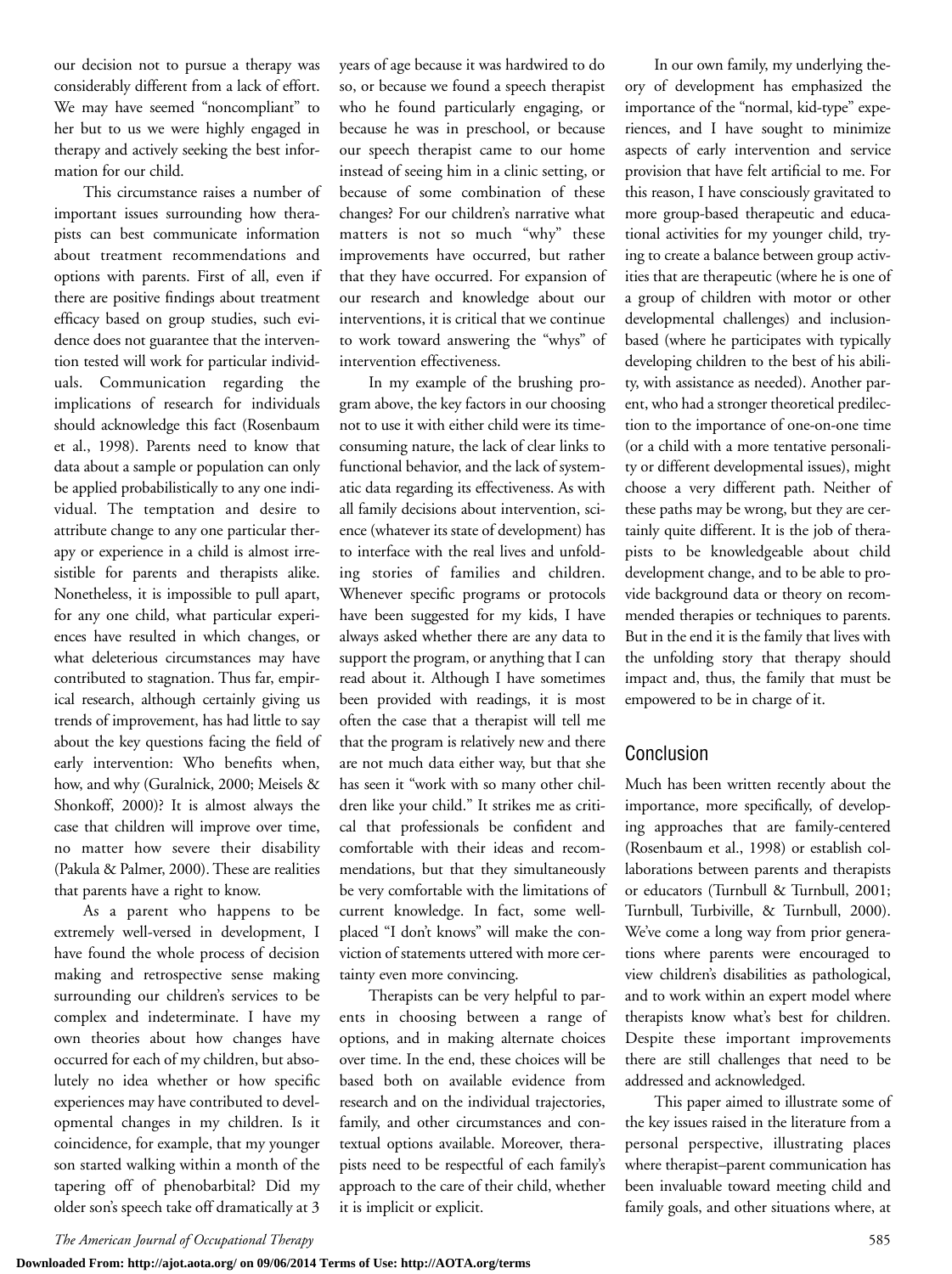least from this parent's perspective, that has been less true. The discussion was framed in the larger context of the narrative process by which families seek to create stories for themselves and their members that are acceptable, sensible, and hopeful.

So it seems altogether appropriate to conclude with where our family story is now. Our older son, now  $6<sup>1</sup>/2$  years of age, has speech clearly within developmental levels, and a vocabulary quite advanced in certain areas of interest. His adaptive functioning at school is fine, such that he is no longer eligible for school-based services. In our public school, he is at or above grade level in all areas, meeting standards across the board. His social abilities and friendships seem about average, no better and certainly no worse than those of his peers. Our younger child, now 4 years of age, ultimately received the diagnosis of cerebral palsy. He is able to walk and to talk, both with increasing fluency over time.

Is all this true because of the choices of services we made for them? We have no way of knowing for sure for it would be difficult, if not impossible, to assign causality to one or another therapy. What I can say is that I believe my older son would ultimately have met all the goals he is meeting right now, with or without the therapies, but that it might have taken him longer without the professional assistance he received. Knowing then what we know now, we might have waited but my guess is we would have continued to seek therapy. What parent is willing to chance further delays? With regard to my younger son, I believe the risks were so much greater that it was absolutely essential that he receive the services and consults that he did. It may be the case that he'd "be there" today anyway, but given the initial injury to the brain, it's a gamble I would never have taken.

Regardless of all these choices, all the second guessing, theorizing, and decision making that has gone on, as a developmentalist, I am well aware that my children have benefited first and foremost from what Urie Bronfenbrenner has called the essential need for young children: "Somebody's got to be crazy about that kid!" (Bronfenbrenner, 1979). My children have been blessed to have parents, an extended family, and a committed group of professionals and

friends, all of whom are crazy about them. Who could ask for anything more?

Well, there is that fantasy I shared at the outset. Happily, I have finally joined the league of parents with wonderful, "chatty" stories about both my children (most recently, my older child asking us whether a tornado was taller than the "Serious Tower" in Chicago, and my younger child asking, "Do butterflies eat butter?").**▲**

## Acknowledgments

This manuscript was written with support of an NIMH career development award (K02 MH01996 to Roberta L. Paikoff Holzmueller) as well as a Humanities Seed Grant from the Humanities Laboratory at the University of Illinois at Chicago. Marc Atkins, Keith Holzmueller, and Gary Kielhofner, as well as two anonymous reviewers shared their helpful comments on earlier drafts of this manuscript. Most of all, the author wishes to thank her children, and all parents and professionals who so freely shared their experiences and opinions.

# Endnote

<sup>1</sup> As part of a larger project, four parents of special needs preschoolers were interviewed extensively regarding their own stories, and the ways in which professional relationships had been helpful or harmful to their unfolding lives raising a special needs child. Parents were recruited through advocacy groups for parents of children with special needs in the North Shore area of Chicago suburbs. These families were all white; no additional information regarding demographics was requested. Families told their stories in a relatively open manner, with a series of structured probes. Further information about these data are available from the author.

## References

- Bronfenbrenner, U. (1979). *The ecology of human development*. Cambridge, MA: Harvard University Press.
- Bruner, J. (1990). Culture and human development: A new look. *Human Development*, *33,* 344–355.
- Clark, F. (1993). 1993 Eleanor Clarke Slagle Lecture—Occupation embedded in a real life: Interweaving occupational science and occupational therapy. *American Journal of Occupational Therapy, 47,* 1067–1078.
- Giangreco, M. (1995). "*The stairs don't go anywhere!" A self-advocate's reflections on specialized services and their impact on people with disabilities*. Retrieved February 3, 2004, from http://www.normemma.com/arstairs.htm
- Gill, C. (1997). Four types of integration in disability identity development. *Journal of Vocational Rehabilitation, 9,* 36–46.
- Goffman, E. (1963). *Stigma: Notes on the management of spoiled identity*. New York: Simon & Schuster.
- Goldstein, K., Kielhofner, G., & Paul-Ward, A. (2004). Occupational narratives and the therapeutic process. *Australian Occupational Therapy Journal, 51*, 119–124.
- Guralnick, M. (2000). *The effectiveness of early intervention* (2nd ed.). Baltimore: Brookes.
- Helfrich, C., & Kielhofner, G. (1994). Volitional narratives and the meaning of therapy. *American Journal of Occupational Therapy, 48*, 319–326.
- Helfrich, C., Kielhofner, G., & Mattingly. C. (1994). Volition as narrative: Understanding motivation in chronic illness. *American Journal of Occupational Therapy, 48,* 311–317.
- Jonsson, H., Josephsson, S., & Kielhofner, G. (2000). Evolving narratives in the course of retirement: A longitudinal study. *American Journal of Occupational Therapy, 54,* 463–470.
- Keller, J., Kafkes, A., & Kielhofner, G. (in pressa). Psychometric Characteristics of the Child Occupational Self Assessment (COSA). Part One: An initial examination of psychometric properties. *Scandinavian Journal of Occupational Therapy*.
- Keller, J., Kafkes, A., & Kielhofner, G. (in pressb) Psychometric Characteristics of the Child Occupational Self Assessment (COSA). Part Two: Refining the psychometric properties. *Scandinavian Journal of Occupational Therapy*.
- Kielhofner, G., Mallinson, T., Forsyth, K., & Lai, J. S. (2001). Psychometric properties of the second version of the occupational performance history interview. *American Journal of Occupational Therapy, 55,* 260–267.
- Mallinson, T., Kielhofner, G., & Mattingly, C. (1996). Metaphor and meaning in a clinical interview. *American Journal of Occupational Therapy, 50,* 338–346.
- Mattingly, C. (1991). The narrative nature of clinical reasoning. *American Journal of Occupational Therapy, 45*, 998–1005.
- Mattingly, C. F., & Lawlor, M. (1998). Disability experience from a family perspective. In M. E. Neistadt & E. B. Crepeau